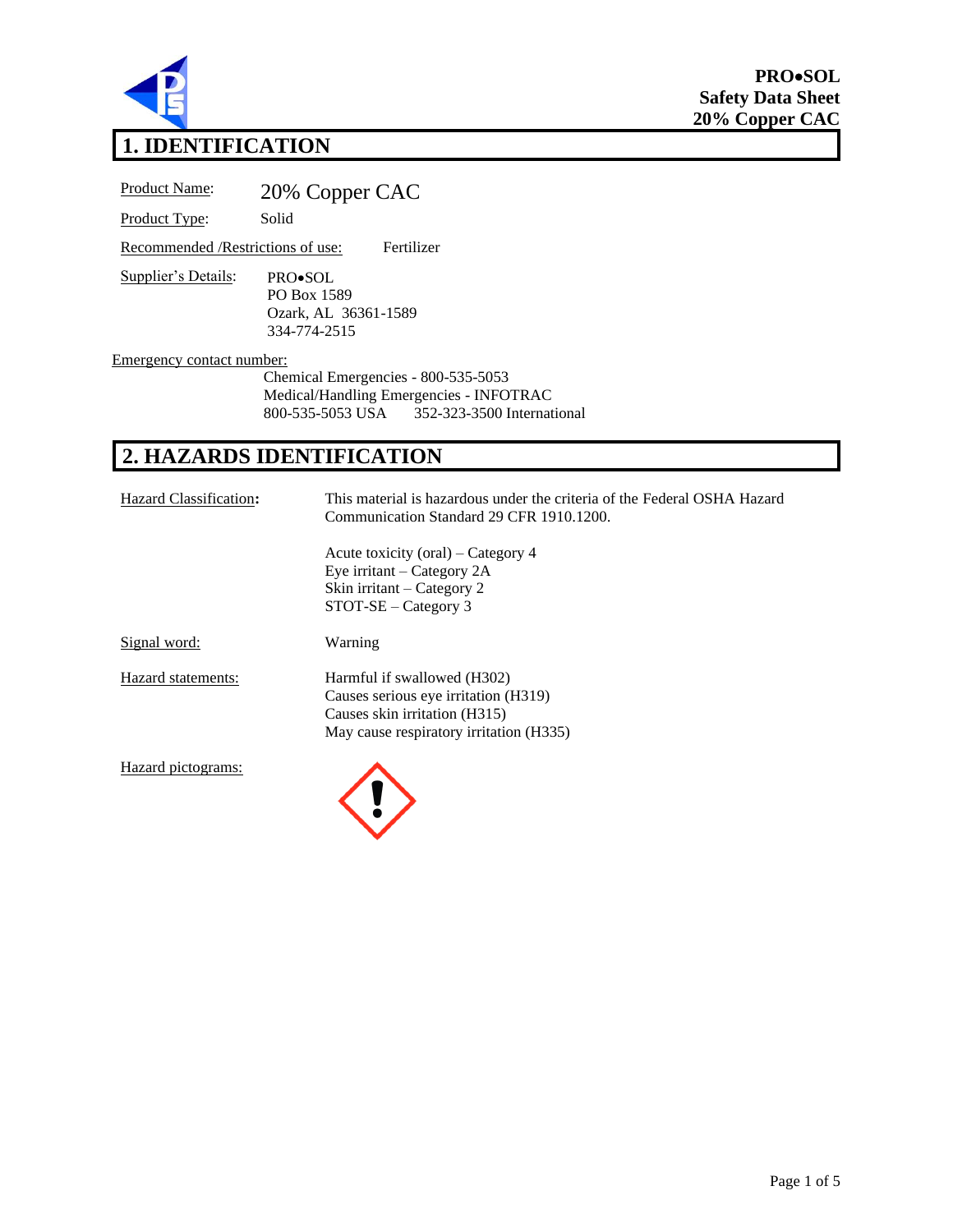



|                                                       | . .                                                                                  |
|-------------------------------------------------------|--------------------------------------------------------------------------------------|
| Precautionary statements:                             |                                                                                      |
| Prevention                                            | Keep out of reach of children.                                                       |
|                                                       | Avoid breathing dust.                                                                |
|                                                       | Wash skin thoroughly after handling.                                                 |
|                                                       | Do not eat, drink, or smoke when using product.                                      |
|                                                       | Use only outdoors or in a well-ventilated area.                                      |
|                                                       | Wear protective gloves/ protective clothing/ eye protection/ face protection.        |
| Response                                              | IF IN EYES: Rinse cautiously with water for several minutes. Remove contact          |
|                                                       | lenses, if present and easy to do. Continue rinsing. If eye irritation persists: Get |
|                                                       | medical advice.                                                                      |
|                                                       | IF SWALLOWED: Call a doctor if you feel unwell. Rinse mouth.                         |
|                                                       | IF INHALED: Remove victim to fresh air and keep at rest in a position comfortable    |
|                                                       | for breathing. Call a doctor if you feel unwell.                                     |
|                                                       | IF ON SKIN: Wash with plenty of soap and water. If skin irritation occurs: Get       |
|                                                       | medical advice. Take off contaminated clothing and wash it before reuse.             |
| Storage                                               | Store locked up. Store in a well-ventilated place. Keep container tightly closed.    |
| Disposal                                              | Dispose of contents/container to an approved waste disposal.                         |
|                                                       |                                                                                      |
| Other hazards:                                        | None identified.                                                                     |
| Other hazards not contributing to the classification: | Spill area may be slippery.                                                          |
| Unknown components with acute toxicity:               | None.                                                                                |

## **3. COMPOSITION/INFORMATION ON INGREDIENTS**

This product is a mixture

| Chemical name/component | $\bigcirc$ AS# | concentration            |
|-------------------------|----------------|--------------------------|
| Copper Sulfate          | 7758-99-8      | $-90\%$<br>$\rightarrow$ |
| Citric Acid             | 77-92-9        | :25%                     |

## **4. FIRST-AID MEASURES**

Description of first aid measures:

Eye Contact - If in eyes: Flush with water for 15 minutes. Call a doctor for treatment if irritation persists. Skin Contact - If on skin: Wash thoroughly with soap and water. Launder clothing before reuse.<br>Inhalation - If inhaled: Remove affected person from source of exposure. Call 911 if breathin Remove affected person from source of exposure. Call 911 if breathing is difficult. Ingestion - If ingested: Do not induce vomiting. Get medical attention. Have the product label with you when calling a doctor or going for treatment.

Indication of any immediate medical attention and special treatment needed: No additional information available.

#### **5. FIRE-FIGHTING MEASURES**

| Extinguishing media:             |                                                                               |
|----------------------------------|-------------------------------------------------------------------------------|
| Suitable extinguishing media:    | Water fog, foam or spray, dry chemical, carbon dioxide, sand                  |
| Unsuitable extinguishing media:  | None                                                                          |
| Special hazards arising from the | Material is not combustible. Product packaging is not self-ignitable, but may |
| substance or mixture:            | support combustion.                                                           |
|                                  |                                                                               |
| Advice for firefighters:         |                                                                               |
| Firefighting instructions:       | Use extinguishing media appropriate for the surrounding materials.            |
| Protection during                | Wear appropriate protective equipment and self-contained breathing apparatus  |
| firefighting:                    | (SCBA) with a full face-piece operated in positive pressure mode.             |
|                                  |                                                                               |

Other information: Do not allow run-off from fire-fighting to enter drains or water courses.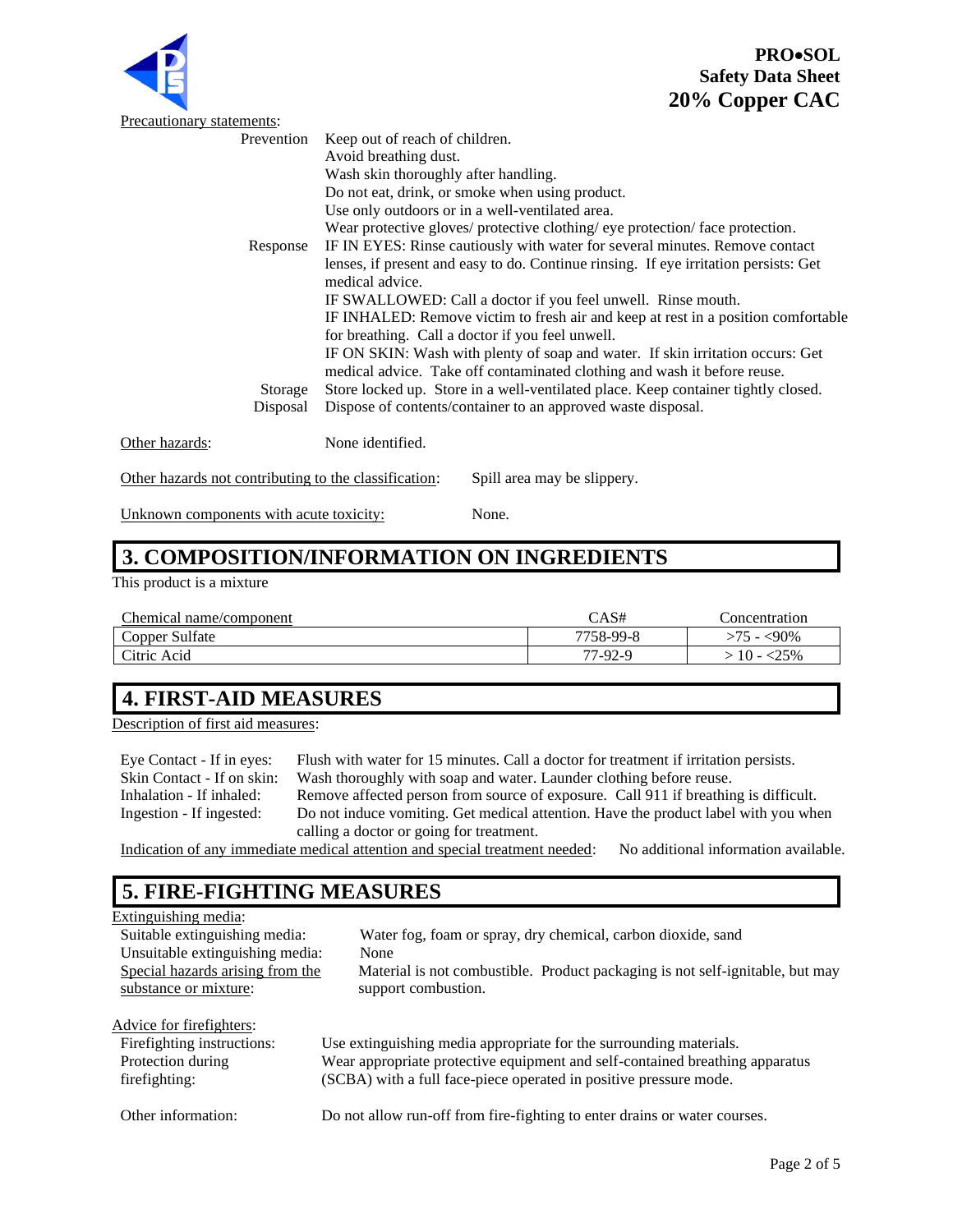

#### **6. ACCIDENTAL RELEASE MEASURES**

Personal precautions, protective equipment, and emergency procedures:

Use protective equipment to prevent contact with skin and eyes or inhalation of dust. Use site specific emergency procedures if product is released. Prevent entry to sewers and public surface waters per site specific containment procedures.

Methods and material for containment and cleaning up:

Use mechanical means. Store material in suitable containers for recycle or disposal. Minimize dust generation.

#### **7. HANDLING AND STORAGE**

| Precaution for safe handling: | Avoid contact with skin and eyes. After handling, wash hands thoroughly with |
|-------------------------------|------------------------------------------------------------------------------|
|                               | soap and water. Avoid generating and breathing dust. Wash before eating and  |
|                               | drinking.                                                                    |
| Safe Storage conditions:      | Store in a dry, cool, and well-ventilated area. Protect from weather.        |
| Incompatible materials:       | Strong alkaline or acid compounds.                                           |

#### **8. EXPOSURE CONTROL/PERSONAL PROTECTION**

| Exposure limits are listed below, if they exist: |                      |                 |                                                          |  |
|--------------------------------------------------|----------------------|-----------------|----------------------------------------------------------|--|
| Component                                        | Regulation           | Type of listing | Value/Notation                                           |  |
| $Dust - inhalable$ particles                     | <b>ACGIH</b>         | TWA             | $10 \text{ mg/m}^3$                                      |  |
| $Dust$ – respirable particles                    | ACGIH                | TWA             | $3 \text{ mg/m}^3$                                       |  |
| Copper compounds                                 | OSHA / ACGIH / NIOSH | <b>TWA</b>      | $1 \text{ mg/m}^3 / 1 \text{ mg/m}^3 / 1 \text{ mg/m}^3$ |  |

| Engineering controls:               | Use adequate ventilation to prevent exposure.                                |
|-------------------------------------|------------------------------------------------------------------------------|
| Personal protective measures:       |                                                                              |
| Hand protection:                    | Wear suitable protective gloves to prevent direct exposure.                  |
| Eye protection:                     | Safety glasses with side shields or tight fitting goggles.                   |
| Skin and body protection:           | Wear long sleeved clothing or other suitable clothing to prevent skin        |
|                                     | exposure.                                                                    |
| Respiratory protection:             | Where dust is generated and appropriate engineering controls cannot          |
|                                     | maintain acceptable levels, use appropriate respiratory protection equipment |
|                                     | to prevent inhalation of materials.                                          |
| Special requirements for PPE,       | No specialty PPE requirements beyond those previously identified.            |
| protograma alothing or requirators. |                                                                              |

protective clothing or respirators:

#### **9. PHYSICAL AND CHEMICAL PROPERTIES**

| Physical state:               | Solid                       | Vapor pressure:        | <b>NA</b>                |
|-------------------------------|-----------------------------|------------------------|--------------------------|
| Color:                        | Pale Blue                   | Vapor density:         | <b>NA</b>                |
| Odor:                         | <b>Odorless</b>             | Relative density       | $68$ lbs/ft <sup>3</sup> |
| Odor threshold:               | NA                          | Solubility:            | 100% soluble in water    |
| pH:                           | 1.5-2.0 at 5% concentration | Partition coefficient: | <b>NA</b>                |
| Melting point/freezing point: | <b>NA</b>                   | Auto ignition temp:    | <b>NA</b>                |
| Initial boiling point/range:  | <b>NA</b>                   | Decomposition temp:    | <b>NA</b>                |
| Flashpoint:                   | NA.                         | Viscosity:             | <b>NA</b>                |
| Evaporation rate:             | <b>NA</b>                   |                        |                          |
| Flammability (solid gas):     | <b>NA</b>                   |                        |                          |
| Upper/lower flammability or   | <b>NA</b>                   |                        |                          |
| explosive limits:             |                             |                        |                          |

Other information: No additional information.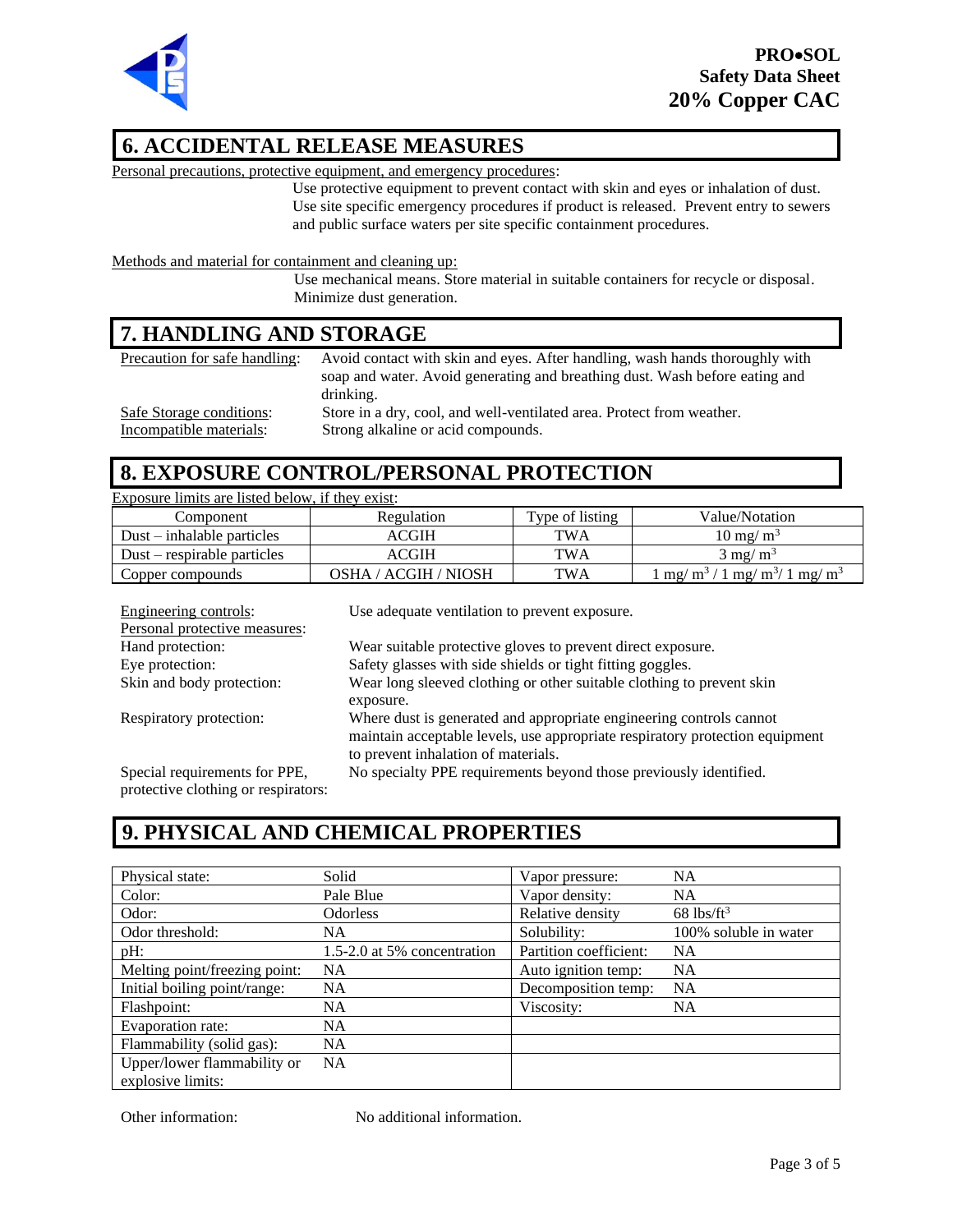

#### **10. STABILITY AND REACTIVITY**

Reactivity: This product is stable under normal conditions of use, storage and transport.

Chemical stability: This product is stable at ambient temperatures and atmospheric pressures.

Other:

Hazardous reactions: None determined.

Conditions to avoid: Avoid high temperatures. Prevent contact with moisture or incompatible materials. Incompatible materials: Strong alkaline or acid compounds. Hazardous decomposition products: Metal and sulfur fumes when excessive heat is applied.

#### **11. TOXICOLOGICAL INFORMATION**

|  | Likely routes of exposure: |  |
|--|----------------------------|--|
|  |                            |  |

Inhalation, Ingestion, Skin contact, Eye contact

| Symptoms/injuries after inhalation:                                                  | High concentrations of dust may irritate the throat and<br>respiratory system and cause coughing. |                |
|--------------------------------------------------------------------------------------|---------------------------------------------------------------------------------------------------|----------------|
| Symptoms/injuries after Ingestion:                                                   | Harmful if swallowed.                                                                             |                |
| Symptoms/injuries after skin contact:                                                | Causes skin irritation                                                                            |                |
| Symptoms/injuries after eye contact:                                                 | Causes serious eye irritation.                                                                    |                |
| Acute toxicity:                                                                      | Mixture based on components' toxicity.                                                            |                |
| Reproductive toxicity:<br>No relevant data found.                                    |                                                                                                   |                |
| Specific Target Organ Toxicity-S E:                                                  | May cause respiratory irritation.                                                                 |                |
| Specific Target Organ Toxicity-R E:                                                  | No relevant data found.                                                                           |                |
| Carcinogenicity:                                                                     | Not classified                                                                                    |                |
| NTP (National Toxicology Program):                                                   |                                                                                                   | Not classified |
| IARC (International Agency for Research on Cancer):<br>Not classified                |                                                                                                   |                |
| ACGIH (American Conference of Governmental Industrial Hygienists):<br>Not classified |                                                                                                   |                |

### **12. ECOLOGICAL INFORMATION**

| Toxicity:                      | No testing data available.                                 |
|--------------------------------|------------------------------------------------------------|
| Persistence and degradability: | No data is available on the degradability of this product. |
| Bioaccumulative potential:     | No data is available.                                      |
| Mobility in soil:              | No data is available.                                      |
| Other adverse effects:         | No further relevant information available.                 |

#### **13. DISPOSAL CONSIDERATIONS**

Waste treatment methods: Recommend recycling excess product if at all possible. Avoid sewage and landfill disposal. Place contaminated material in suitable, labeled containers for disposal. See section 8 for exposure control information.

#### **14. TRANSPORT INFORMATION**

#### **DOT: Not regulated for transport**

This information is not intended to convey all specific regulatory or operational requirements/information relating to this product. Transportation classifications may vary by container volume and may be influenced by regional or country variations in regulations. It is the responsibility of the transporting organization to follow all applicable laws, regulations and rules relating to the transportation of the material.